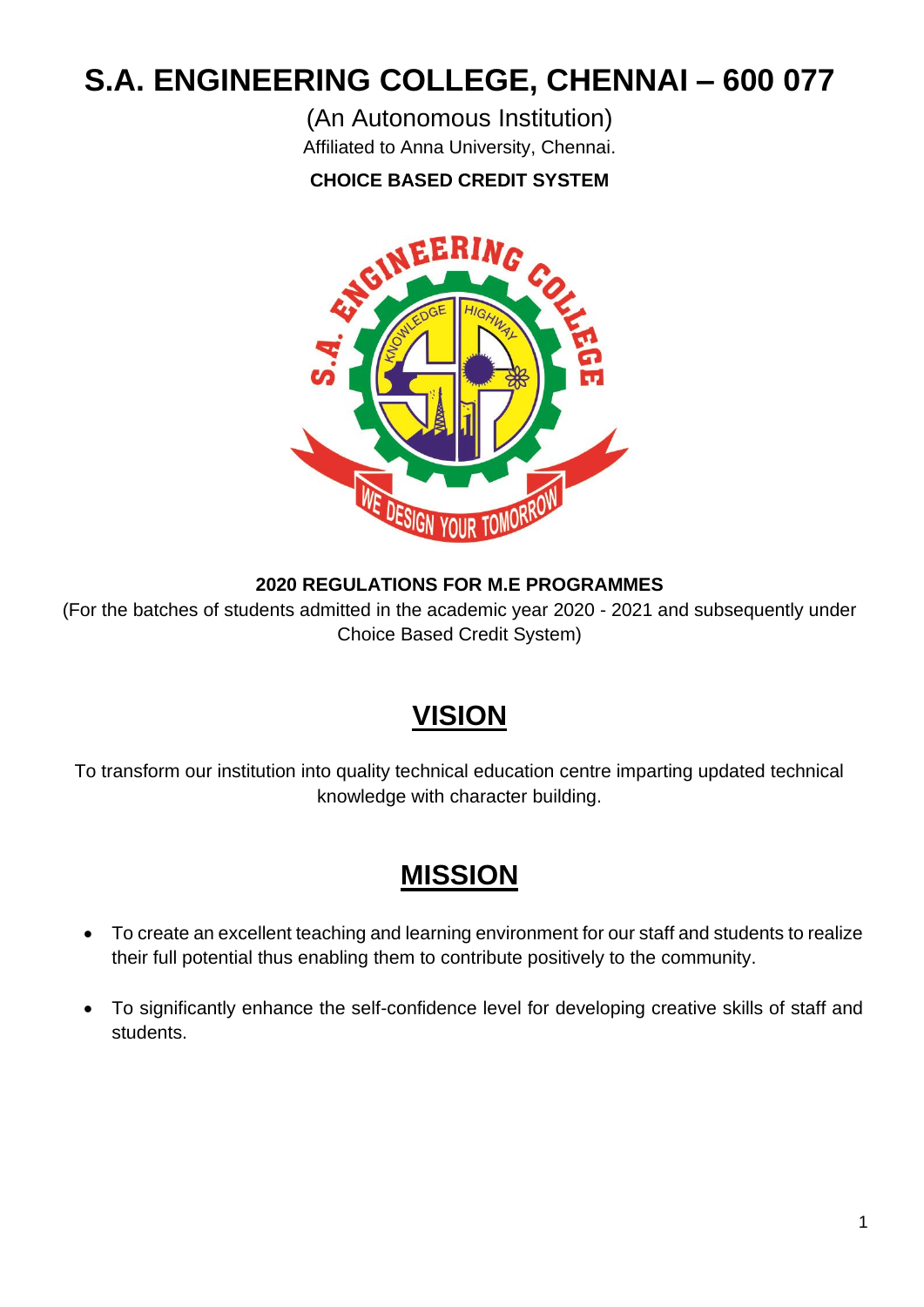### **S.A. ENGINEERING COLLEGE, CHENNAI – 600 077**

(An Autonomous Institution) Affiliated to Anna University, Chennai

# **CHOICE BASED CREDIT SYSTEM**

# **2020 REGULATIONS FOR M.E PROGRAMMES**

(for the batches of students admitted in 2020 - 2021 and subsequently under Choice Based Credit System)

The regulations hereunder are effective from the Academic Year 2020-2021 and are applicable to students admitted to S.A. Engineering College, Chennai - 600 077.The regulations hereunder are subject to amendments as may be made by the Academic Council of the College from time to time. Any or all such amendments will be effective from such date and to such batches of students (including those already undergoing the programme) as may be decided by the Academic Council.

# **1. PRELIMINARY DEFINITIONS AND NOMENCLATURE**

In the following Regulations, unless the context otherwise requires,

- **1.1"Programme"** means Post Graduate Degree Programme, that is M.E. Degree Programme.
- **1.2"Branch"** means specialization or discipline of M.E. Degree Programme, like Communication Systems, CAD/CAM etc.
- **1.3"Course"** means a theory or practical course that is normally studied in a semester, like Mathematics, Physics, etc.
- **1.4"Head of the Institution"** means the Principal of the College.
- **1.5"Head of the Department"** means head of the Department concerned.
- **1.6"Controller of Examinations"** means the authority in the college who is responsible for all activities of the Assessment and Semester Examinations.
- **1.7"University"** means the affiliating University, Anna University, Chennai, which will award the M.E. degree.
- **1.8"Institution"** means S.A. Engineering College, Chennai, an autonomous institution affiliated to Anna University, Chennai.

# **2. MODE OF STUDY**

The Full –Time M.E. program is of 4 semesters (2 years) duration. The medium of instruction and the language to be used for examinations, seminar presentations and project report shall be English.

# **3. ELIGIBILITY FOR ADMISSION**

The Candidates for admission to the first semester of the Post-Graduate Degree Programme shall be required to have passed an appropriate Under-Graduate Degree Examination of Anna University or equivalent as specified under qualification for admission as per the Tamil Nadu Common Admission (TANCA) criteria / Entrance examination conducted by Consortium of Self Financing Professional, Arts and Science Colleges in Tamilnadu.

Note: TANCA releases the updated criteria during the admissions every academic year.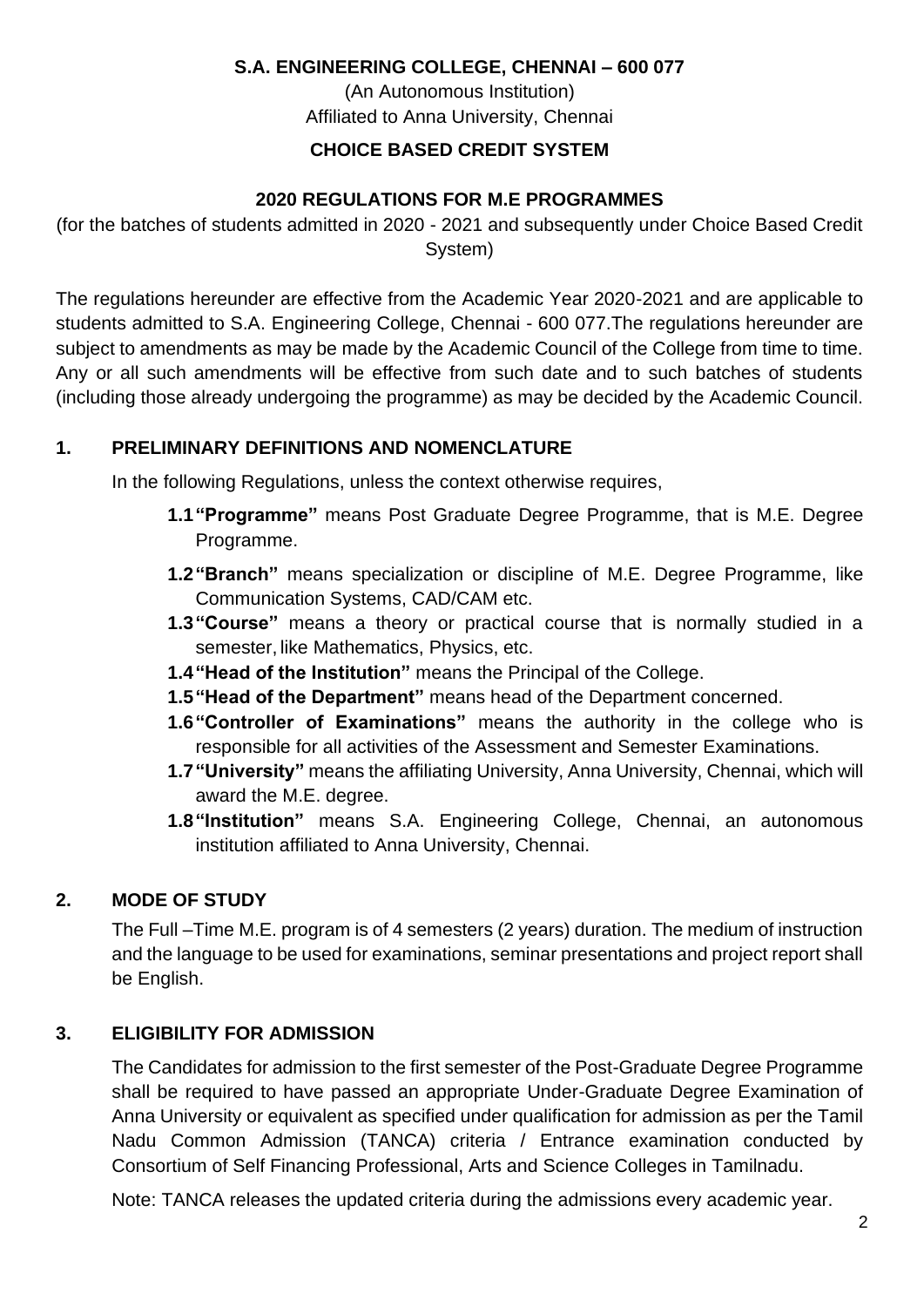Admission shall be offered only to the candidates who possess the qualification prescribed against each programme.

Any other relevant qualification which is not prescribed against each programme shall be considered for equivalence by the committee constituted for the purpose. Admission to such degrees shall be offered only after obtaining equivalence to such degrees.

However, the Syndicate of the University may decide to restrict admission in any particular year to candidates having a subset of qualifications prescribed at the time of admission.

Notwithstanding the qualifying examination the candidate might have passed, he/she shall have a minimum level of proficiency in the appropriate programme / courses as prescribed by the Syndicate of the University from time to time.

Eligibility conditions for admission such as the class obtained, the number of attempts in qualifying examination and physical fitness will be as prescribed by the Syndicate of the University from time to time.

#### **4. DURATION OF THE PROGRAMME**

- **4.1Minimum Duration:** The programme will extend over a period of two years leading to the Degree of Master of Engineering (M.E). The two academic years will be divided into four semesters. Each semester shall normally consist of 90 working days including examination days.
- **4.2Maximum Duration:** The student shall complete all the passing requirements of the M.E. degree programme within a maximum period of 4 years; these periods reckoned from the commencement of the semester to which the student was first admitted to the programme.
- **4.3M.E. PROGRAMMES OFFERED:** Candidates shall be admitted to one of the following branches of study and obtain a Degree of M.E. of Anna University, Chennai.

| <b>M.E.</b> | <b>CAD / CAM</b>                        |
|-------------|-----------------------------------------|
| <b>M.E.</b> | <b>Communication Systems</b>            |
| M.E.        | <b>Computer Science and Engineering</b> |
| <b>M.E.</b> | <b>Embedded System Technologies</b>     |

#### **5. STRUCTURE OF PROGRAMMES**

The course work of the odd semesters will normally be conducted only in odd semesters and that of the even semesters only in even semesters.

**5.1Categorization of Courses**: Every M.E. Programme will have a curriculum with syllabi consisting of theory and practical courses that shall be categorized as follows: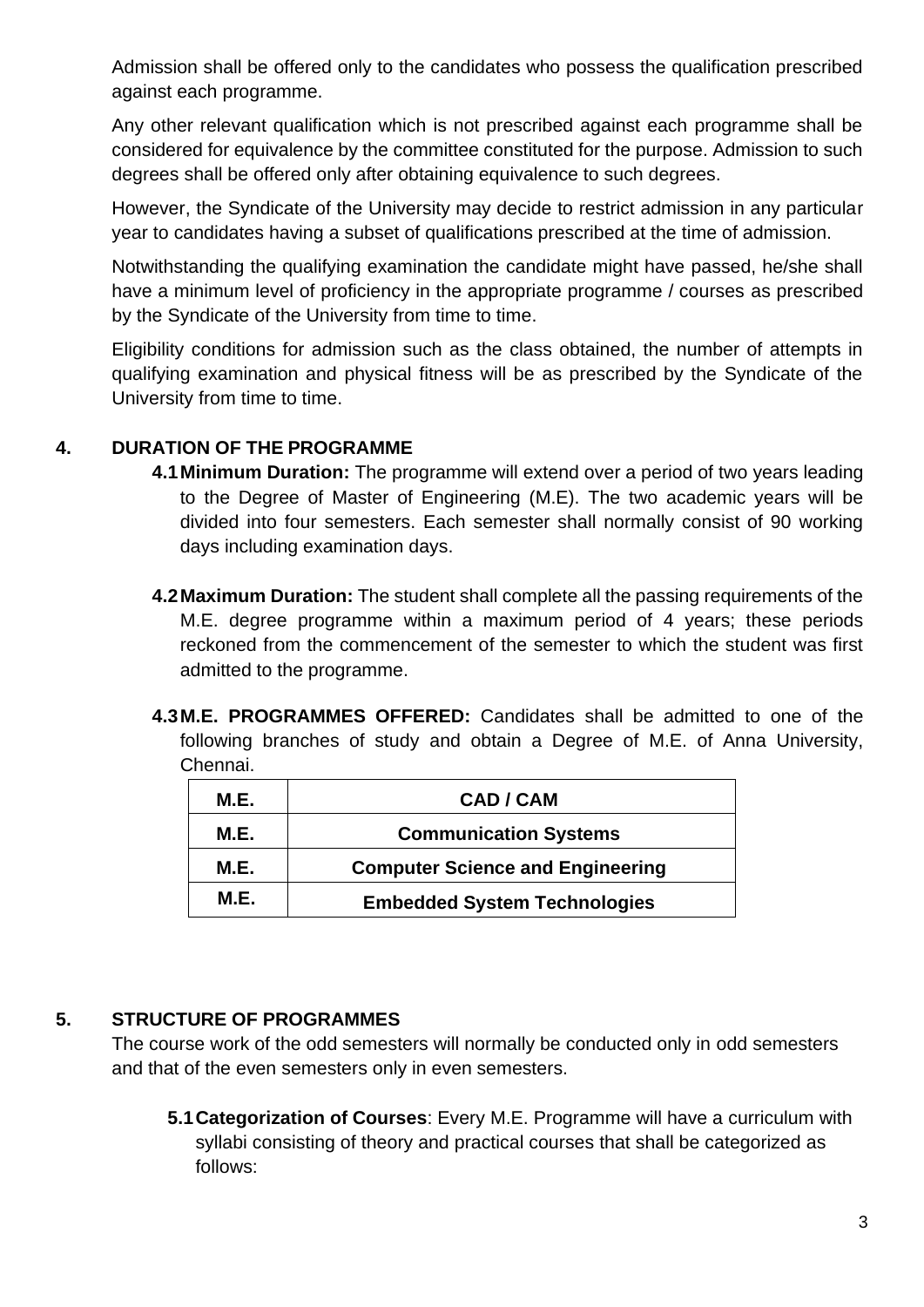- i. **Foundation Courses (FC)** may include Mathematics or other basic courses.
- ii. **Professional Core (PC)** courses include the core courses relevant to the chosen specialization/branch.
- iii. **Professional Elective (PE)** courses include the elective courses relevant to the chosen specialization/ branch.
- iv. **Employability Enhancement Courses (EEC)** include Project Work and/or Internship, Seminar, Professional Practices, Case Study and Industrial/Practical Training.
- **5.2Number of courses per semester:** Each semester curriculum shall normally have a blend of lecture courses not exceeding 7 and Laboratory courses and Employability Enhancement Course(s) not exceeding 4. However, the total number of courses per semester shall not exceed 10.
- **5.3Electives:** Students shall opt for professional elective courses from second semester onwards. He/she shall opt for elective courses from the list provided in the curriculum of their department in consultation with the Faculty Advisor / Class Advisor / Head of the Department.
- **5.4Credit Assignment:** Each course is assigned certain number of credits based on the following:

| <b>CONTACT PERIOD PER WEEK</b>     | <b>CREDITS</b> |
|------------------------------------|----------------|
| 1 Lecture Period                   |                |
| 2 Tutorial Periods                 |                |
| 2 Laboratory Periods (also for EEC |                |
| courses like / Seminar / Project   |                |
| Work / Case study / etc.)          |                |

- **5.5Online Courses:** Students may be permitted to credit one online course (which are provided with certificate) subject to a maximum of three credits. The approved list of online courses offered by reputed institutions will be provided by the Head of the department concerned with the approval of Head of the Institution from time to time. This online course of 3 credits can be considered instead of one elective course. The student needs to obtain certification or credit to become eligible for writing the End Semester Examination. The course shall be evaluated through the End Semester Examination only conducted by Controller of Examinations.
- **5.6Value Added Courses:** The Students may optionally undergo Value Added Courses and the credits earned through the Value-Added Courses shall be over and above the total credit requirement prescribed in the curriculum for the award of the degree. One / Two credit courses shall be offered by a Department with the prior approval from the Head of the Institution. The details of the syllabus, timetable and faculty may be sent to the Controller of Examinations after approval from the Head of the Institution concerned before the course is offered. Students can take a maximum of two one credit courses / one two credit course during the entire duration of the Programme. The credits earned through this shall be over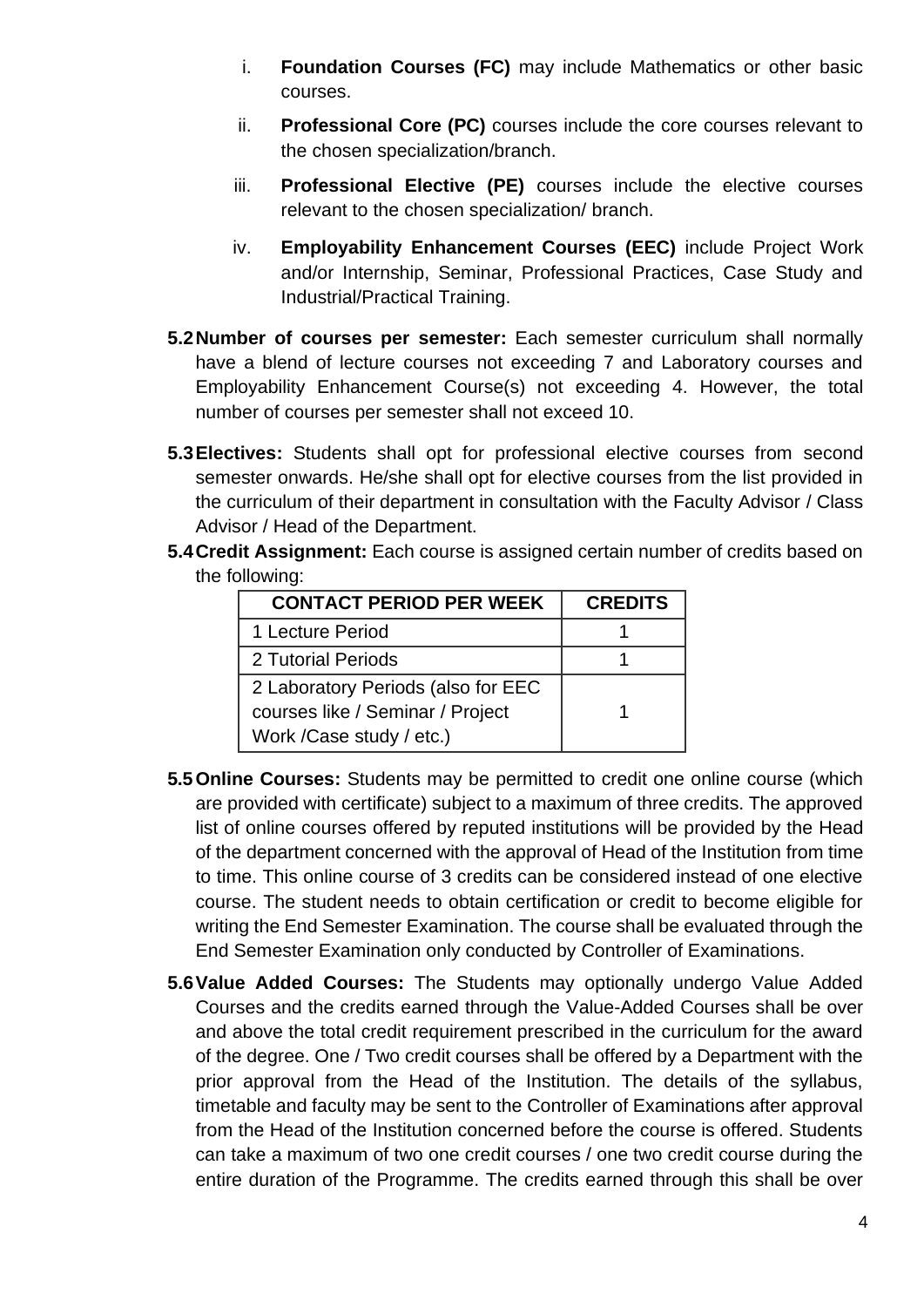and above the total credit requirements prescribed in the curriculum for the award of the degree and will not be counted for GPA evaluation.

**5.7Industrial Training / Internship:** The students may undergo Industrial training for a minimum period of 3-7 Days and the training must be undergone continuously for the entire period. The students may undergo Internship at Research organization / Industry (after due approval from the Principal/Head of the Department) for the period prescribed in the curriculum.

#### **5.8Project Work:**

- 5.8.1 The project work for M.E. Programmes consist of Phase–I and Phase–II. The Phase–I is to be undertaken during III semester and Phase–II, which is a continuation of Phase–I is to be undertaken during IV semester.
- 5.8.2 In case of candidates of M.E. Programmes not completing Phase-I of project work successfully, the candidates can undertake Phase-I again in the subsequent semester. In such cases the candidates can enroll for Phase-II, only after successful completion of Phase-I.
- 5.8.3 Project work shall be carried out under the supervision of a "qualified teacher" in the Department concerned. In this context "qualified teacher" means the faculty member possessing (i) PG degree with a minimum of 3 years' experience in teaching or (ii) Ph.D. degree.
- 5.8.4 A candidate may, however, in certain cases, be permitted to work on projects in an Industrial/Research Organization, on the recommendations of the Head of the Department Concerned. In such cases, the Project work shall be jointly supervised by a supervisor of the department and an expert, as a joint supervisor from the organization and the student shall be instructed to meet the supervisor periodically and to attend the review committee meetings for evaluating the progress.
- 5.8.5 The Project work Phase II shall be pursued for a minimum of 16 weeks during the final semester. The deadline for submission of final Project Report is 60 calendar days from the last working day of the semester in which project / thesis / dissertation is done. However, the Phase-I of the Project work in the case M.E. Programmes shall be submitted within a maximum period of 30 calendar days from the last working day of the semester as per the academic calendar published by the Institution.

# **6. COURSE ENROLLMENT AND REGISTRATION**

**6.1**A Faculty advisor / Class Advisor assigned from the department shall be responsible for the course enrollment and registration of students every semester as per the curriculum. They are also responsible to provide the details of courses offered by the department or by other department in case of open electives. The student can also register for courses for which he/she has failed in the earlier semesters.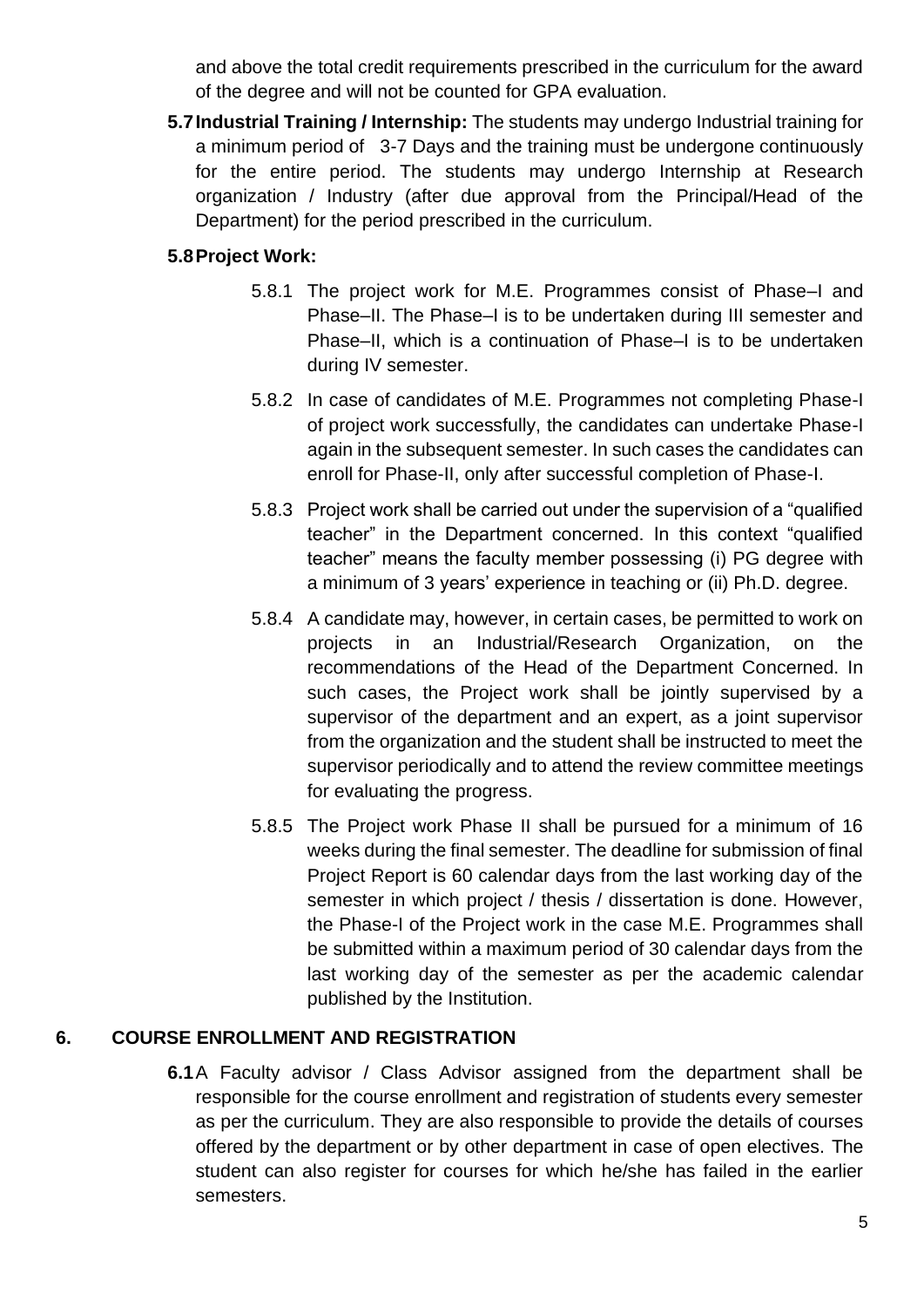- **6.2**The registration details of the candidates may be approved by the Head of the Institution and forwarded to the Controller of Examinations. This registration is for undergoing the course as well as for writing the End Semester Examinations. No Elective course shall be offered by any department of any institution unless a minimum 10 students register for the course. However, if the students admitted in the associated Branch and Semester is less than 10, this minimum will not be applicable.
- **6.3**The courses that a student registers in a semester may include
	- 6.3.1 Courses of the current semester
	- 6.3.2 The core (Theory/Lab /EEC) courses that the student has not cleared in the previous semesters.
	- 6.3.3 Elective courses which the student failed (either the same elective or a different elective instead).
	- 6.3.4 The student shall register for the project work in the final semester only.

# **7. ATTENDANCE REQUIREMENTS FOR COMPLETION OF THE SEMESTER**

- **7.1**A Candidate who has completed course registration shall be eligible to enroll for **examination of any course only if, he/she shall secure not less than 75% attendance (after rounding off to the nearest integer) in each course.**
- **7.2**Ideally every student is expected to attend all classes of all the courses and secure 100% attendance. However, in order to give provision for certain unavoidable reasons such **as Medical / participation in sports, the student is expected to attend atleast 75% of the classes.**
- **7.3**However, a candidate who secures overall attendance between 65% and 74% in the current semester due to medical reasons (prolonged hospitalization / accident / specific illness) may be permitted to appear for the current semester examinations subject to the condition that the candidate shall submit the medical certificate issued by a registered medical practitioner to the Controller of Examinations and the Head of the Institution.
- **7.4**A candidate who secures overall attendance between 65% and 74% in the current semester due to participation in any Co curricular /Extra Curricular activities may be permitted to appear for the current semester examinations subject to the condition that the candidate shall submit the participation certificate attested by the Head of the Institution and the same shall be considered as "ON DUTY" (OD). The same shall be forwarded to the Controller of Examinations for record purposes.
- **7.5**Candidates who **secure less than 65% attendance in all courses** shall not be permitted to write any examination at the end of the semester and not permitted to move to the next semester. They are required to repeat the incomplete semester in the next academic year, as listed in clause 6.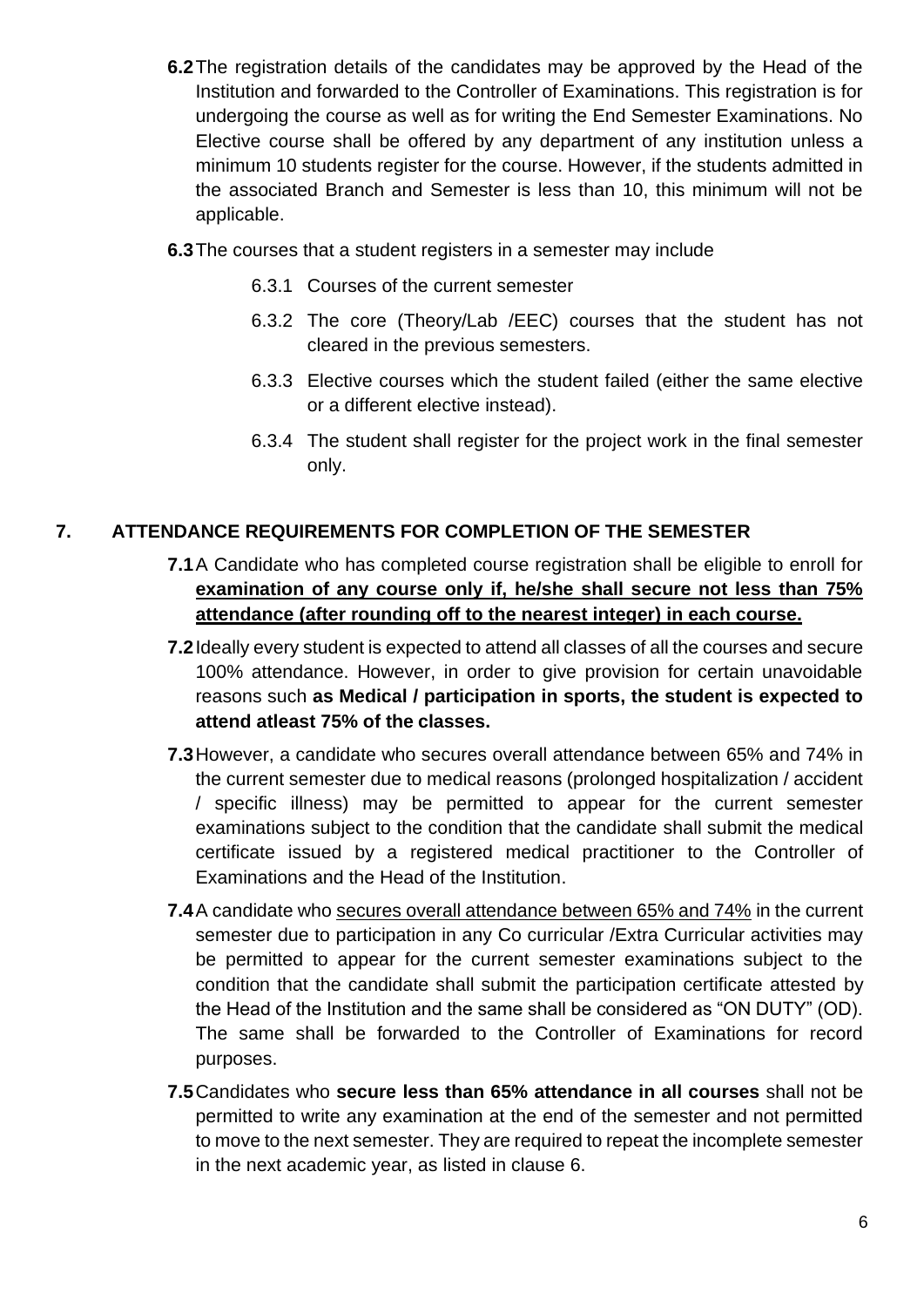# **8. CLASS ADVISOR**

There shall be a class advisor for each class. The class advisor will be one among the (course-instructors) of the class. He / She will be appointed by the HoD of the department concerned. The class advisor is the ex-officio member and the Convener of the class committee. The responsibilities for the class advisor shall be:

- To act as the channel of communication between the HoD and the students of the respective class.
- To collect and maintain various statistical details of students.
- To help the chairperson of the class committee in planning and conduct of the class committee meetings.
- To monitor the academic performance of the students including attendance and to inform the class committee.
- To attend to the students' welfare activities like awards, medals, scholarships and industrial visits.

#### **9. FACULTY ADVISOR**

There shall be a Faculty advisor for every 15-20 students. The faculty advisor may be one among the course-instructors of the class. He / She will be appointed by the HoD of the department concerned. The responsibilities for the faculty advisor shall be:

- To act as the channel of communication between the HoD and the parents of the respective student.
- To counsel/mentor the allotted students, guide and motivate them towards a successful career.
- To collect and maintain various statistical details of students in proctor cards in regular intervals.
- To monitor the academic performance of the students.
- To track the daily attendance of their respective students and if they found absent the reason to be recorded in the Students Leave Report available in the department office.
- To encourage the students to participate in extra and co–curricular activities.

#### **10. CLASS COMMITTEE**

Every class shall have a class committee consisting of faculty handling the subjects of the class concerned, student representatives and one chairperson who is not teaching the class. It is a part of IQAC with the overall goal of improving the teaching- learning process. Responsibilities of the class committee include:

- **10.1** Solving problems experienced by students in the class room and in the laboratories.
- **10.2** Clarifying the regulations of the degree programme and the details of rules there in which should be displayed on college Notice-Board.
- **10.3** Informing the student representatives, the academic schedule including the dates of assessments and the syllabus coverage for each assessment.
- **10.4** Informing the student representatives the details of Regulations regarding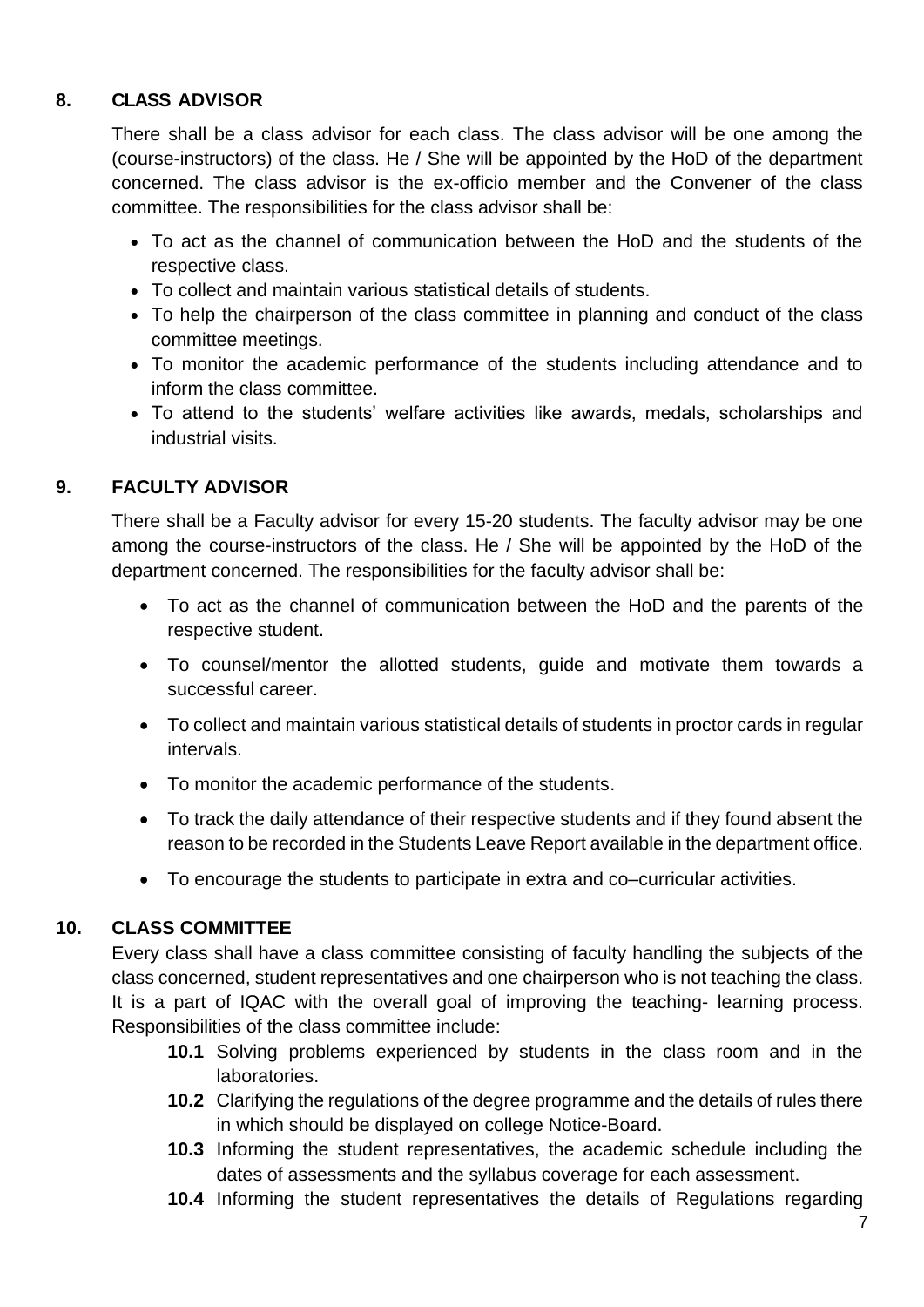weightage used for each assessment. In the case of practical courses (laboratory / drawing / project work / seminar etc.) the breakup of marks for each experiment / exercise / module of work, should be clearly discussed in the class committee meeting and informed to the students.

- **10.5** Analyzing the performance of the students of the class after each test and finding the ways and means of solving problems, if any.
- **10.6** Identifying the weak students, if any, and requesting the teachers concerned to provide some additional help or guidance or coaching to such weak students.
- **10.7** The class committee for a class under a particular branch is normally constituted by the Head of the Department. However, if the students of different branches are mixed in a class (like the first semester which is generally common to all branches), the class committee is to be constituted by the Head of the Institution.
- **10.8** The class committee shall be constituted within the first week of each semester.
- **10.9** At least 6 student representatives (usually 3 boys and 3 girls, as applicable to individual departments) shall be included in the class committee.
- **10.10**The Chairperson of the class committee may invite the Class advisor and the Head of the Department to the class committee meeting.
- **10.11**The Head of the Institution may participate in any class committee of the institution.
- **10.12**The chairperson is required to prepare the minutes of every meeting, submit the same to Head of the Institution within two days of the meeting and arrange to circulate it among the students and teachers concerned. If there are some points in the minutes requiring that to be addressed by the management, the same shall be brought to the notice of the Management by the Head of the Institution.
- **10.13**The first meeting of the class committee shall be held within one week from the date of commencement of the semester, in order to inform the students about the nature and weightage of assessments within the framework of the Regulations. Two or three subsequent meetings may be held in a semester at suitable intervals. The Class Committee Chairman shall put on the Notice Board the cumulative attendance particulars of each student at the end of every such meeting to enable the students to know their attendance details to satisfy the clause 8 of this Regulation. During these meetings the student members representing the entire class, shall meaningfully interact and express the opinions and suggestions of the other students of the class in order to improve the effectiveness of the teaching-learning process.

# **11. COURSE COMMITTEE FOR COMMON COURSES:**

Each common theory course offered to more than one programme or same programme, shall have a "Course Committee" comprising all the faculty teaching the common course with one of them nominated as Course Coordinator. The nomination of the Course Coordinator shall be made by the Head of the Department / Head of the Institution depending upon whether all the faculty teaching the common course belong to a single department or to several departments. The 'Course committee' shall meet in order to arrive at a common scheme of evaluation for the test and shall ensure a uniform evaluation of the tests.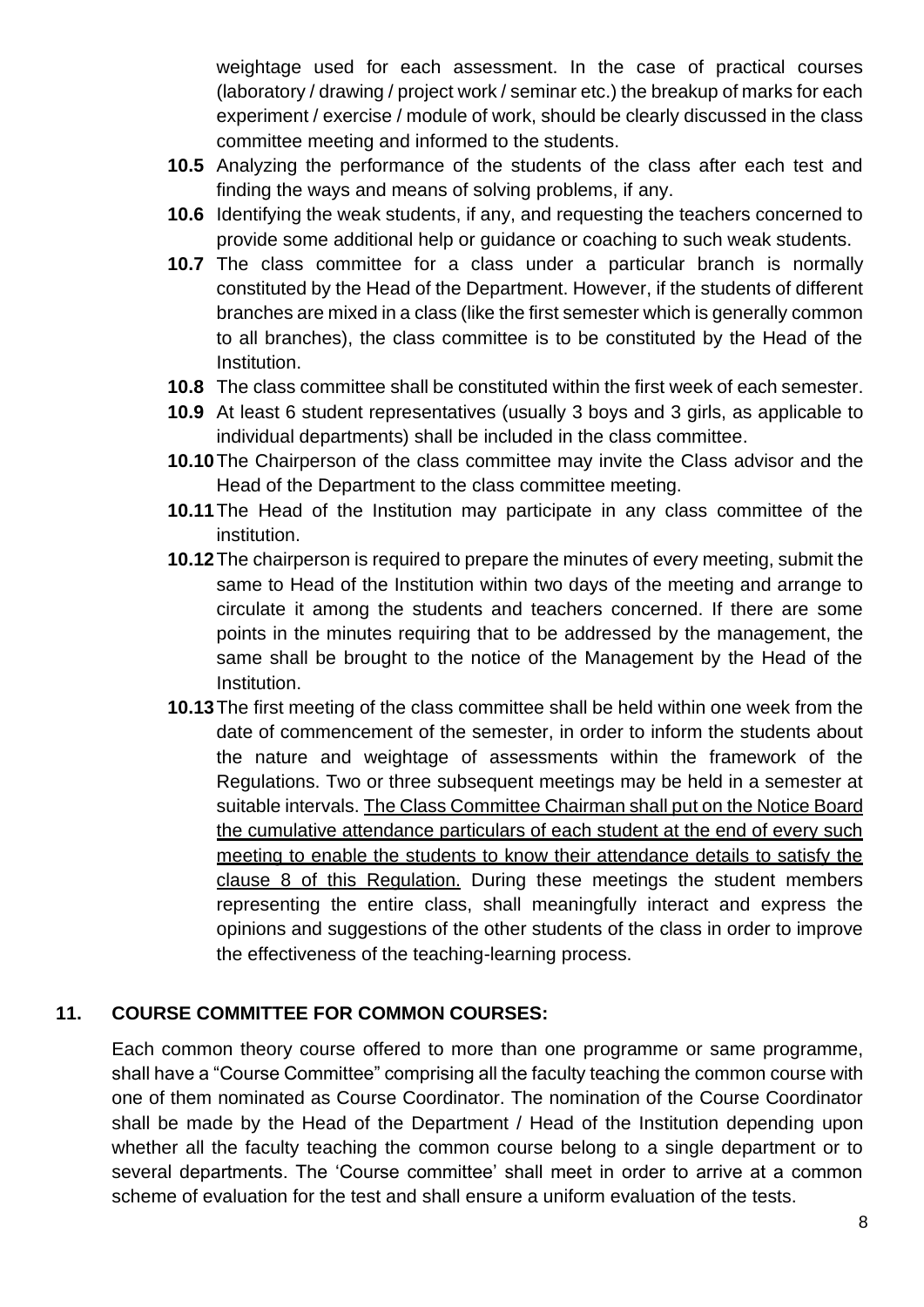#### **12. SYSTEM OF EXAMINATION**

Performance in each course of study shall be evaluated based on (i) continuous internal assessment throughout the semester and (ii) Examination at the end of the semester.

**12.1** Each course, both theory and practical (including project work & viva voce Examinations) shall be evaluated for a maximum of 100 marks. For all theory and practical courses including project work, the continuous internal assessment will carry **20 marks** while the End - Semester University examination will carry **80 marks with the approved pattern.**

**12.2** End Semester examination (theory and practical) of 3 hours duration shall ordinarily be conducted between October and December during the odd semesters and between April and June during the even semesters.

**12.3** End Semester examination for project work shall consist of evaluation of the final report submitted by the student by an external examiner and an internal examiner, followed by a viva-voce examination conducted separately for each student by a committee consisting of the external examiner, the supervisor of the project and an internal examiner.

**12.4** For the End Semester examination in practical courses including project work the internal and external examiners shall be appointed by the Controller of Examinations of the institution.

**12.5** For theory courses, examiners for question paper setting shall be appointed by the Controller of Examinations of the institution.

# **13. PROCEDURE FOR AWARDING MARKS FOR INTERNAL ASSESSMENT**

For all theory and practical courses (including project work) the continuous assessment shall be for a maximum of 20 marks. The above continuous assessment shall be awarded as per the procedure given below:

#### **13.1 THEORY COURSES**

Three Internal Assessment tests shall be conducted during the semester by the Department / College. Internal Assessment 1 and 2 shall be conducted for 50 marks and Internal Assessment 3 shall be conducted for 100 marks. The continuous assessment marks shall be awarded as per the procedure given below:

| <b>Internal Assessment 1</b> | $\blacksquare$ | 5 Marks         |
|------------------------------|----------------|-----------------|
| <b>Internal Assessment 2</b> |                | 5 Marks         |
| <b>Internal Assessment 3</b> | $\blacksquare$ | <b>10 Marks</b> |

#### **13.2 LABORATORY COURSES**

The maximum marks for Internal Assessment shall be 20 in case of practical courses. Every practical exercise / experiment shall be evaluated based on conduct of experiment / exercise and records maintained. There shall be at least one exam. The criteria for arriving at the Internal Assessment marks of 20 is as follows: 75 marks shall be awarded for successful completion of all the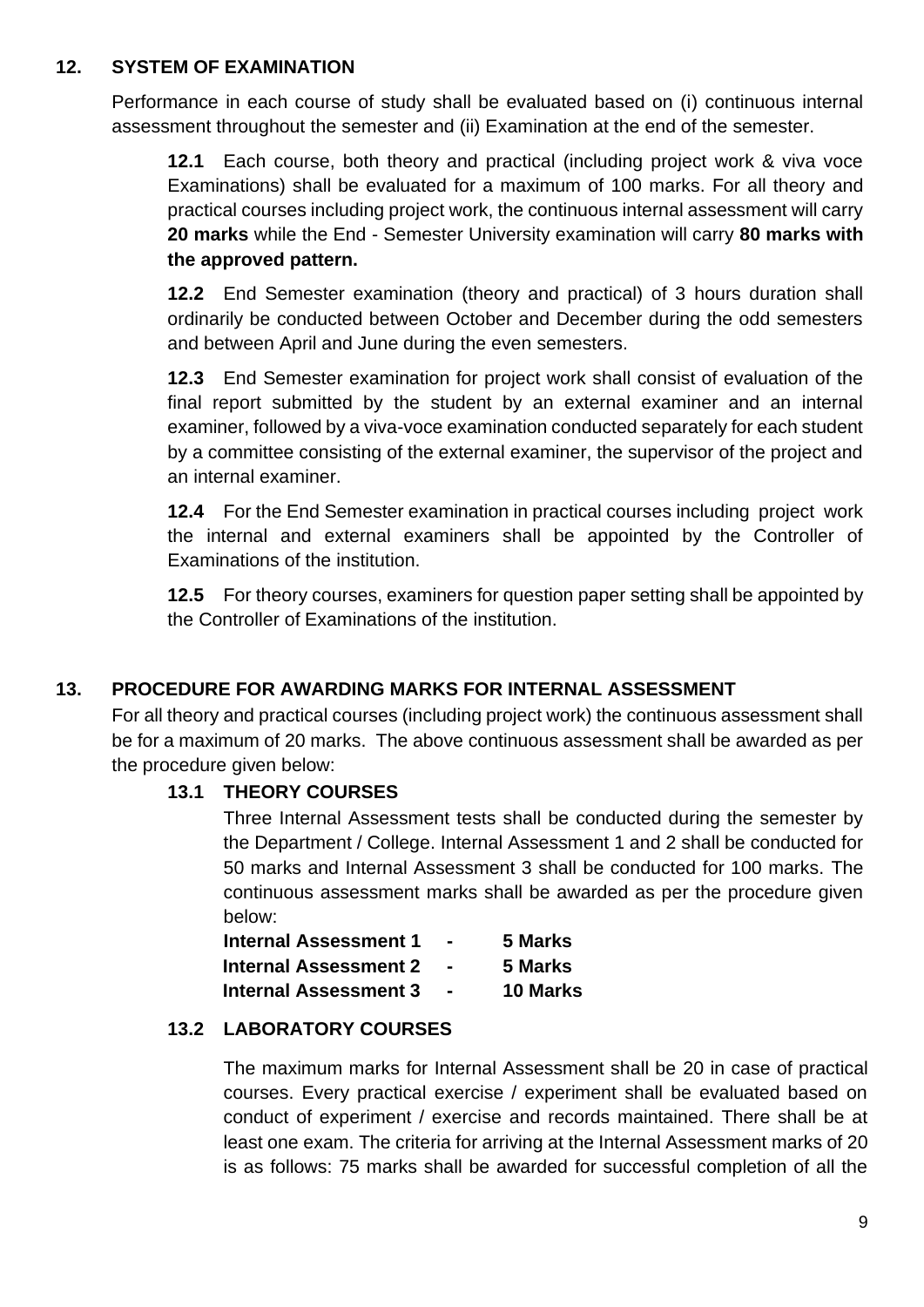prescribed experiments done in the Laboratory and 25 marks for the test. The total mark shall be reduced to 20 and rounded to the nearest integer.

#### **13.3 PROJECT WORK**

The evaluation of Project Work for Phase-I & Phase-II in the case of M.E. shall be done independently in the respective semesters and marks shall be allotted as per the weightages given below.

13.3.1 There shall be three assessments (each 100 marks) during the Semester by a review committee. The Student shall make presentation on the progress made before the committee. The Head of the Institution shall constitute the review committee for each branch of study. The total marks obtained in the three assessments shall be reduced to 20 marks and rounded to the nearest integer (as per the Table given below). There will be a vice-voce Examination during End Semester Examinations conducted by a Committee consisting of the supervisor, one internal examiner and one external examiner. The internal examiner and the external examiner shall be appointed by the Controller of Examination. The distribution of marks for the internal assessment and End semester examination is given below:

| <b>Internal Assessment</b><br>(20 Marks) |                     |                    | <b>End Semester Examination</b><br>(80 Marks)      |          |          |                                    |            |
|------------------------------------------|---------------------|--------------------|----------------------------------------------------|----------|----------|------------------------------------|------------|
| <b>Review</b>                            | <b>Review</b><br>II | <b>Review</b><br>Ш | <b>Thesis</b><br><b>Submission</b><br>$(30$ Marks) |          |          | Viva-Voce<br>(Rounded to 50 Marks) |            |
|                                          |                     |                    | Internal                                           | External | Internal | <b>External</b>                    | Supervisor |
| 5                                        | 7.5                 | 7.5                | 15                                                 | 15       | 15       | 20                                 | 15         |

13.3.2 The Project Report prepared according to approved guidelines and duly signed by the supervisor(s) and the Head of the Department concerned shall be submitted to the Head of the Institution.

13.3.3 If the candidate fails to obtain 50% of the internal assessment marks in the Phase–I and Phase–II / final project, he/she will not be permitted to submit the report for that particular semester and has to reenroll for the same in the subsequent semester.

13.3.4 If a candidate fails to submit the project report on or before the specified deadline, he/she is deemed to have failed in the Project Work and shall re-enroll for the same in a subsequent semester. This applies to both Phase–I and Phase–II.

13.3.5 If a candidate fails in the end semester examinations of Phase–I, he/she has to resubmit the Project Report within 30 days from the date of declaration of the results. If he / she fails in the End semester examination of Phase–II of Project work of M.E he/she shall resubmit the Project Report within 60 days from the date of declaration of the results. The resubmission of a project report and subsequent viva-voce examination will be considered as reappearance with payment of exam fee. For this purpose, the same Internal and External examiners shall evaluate the resubmitted report.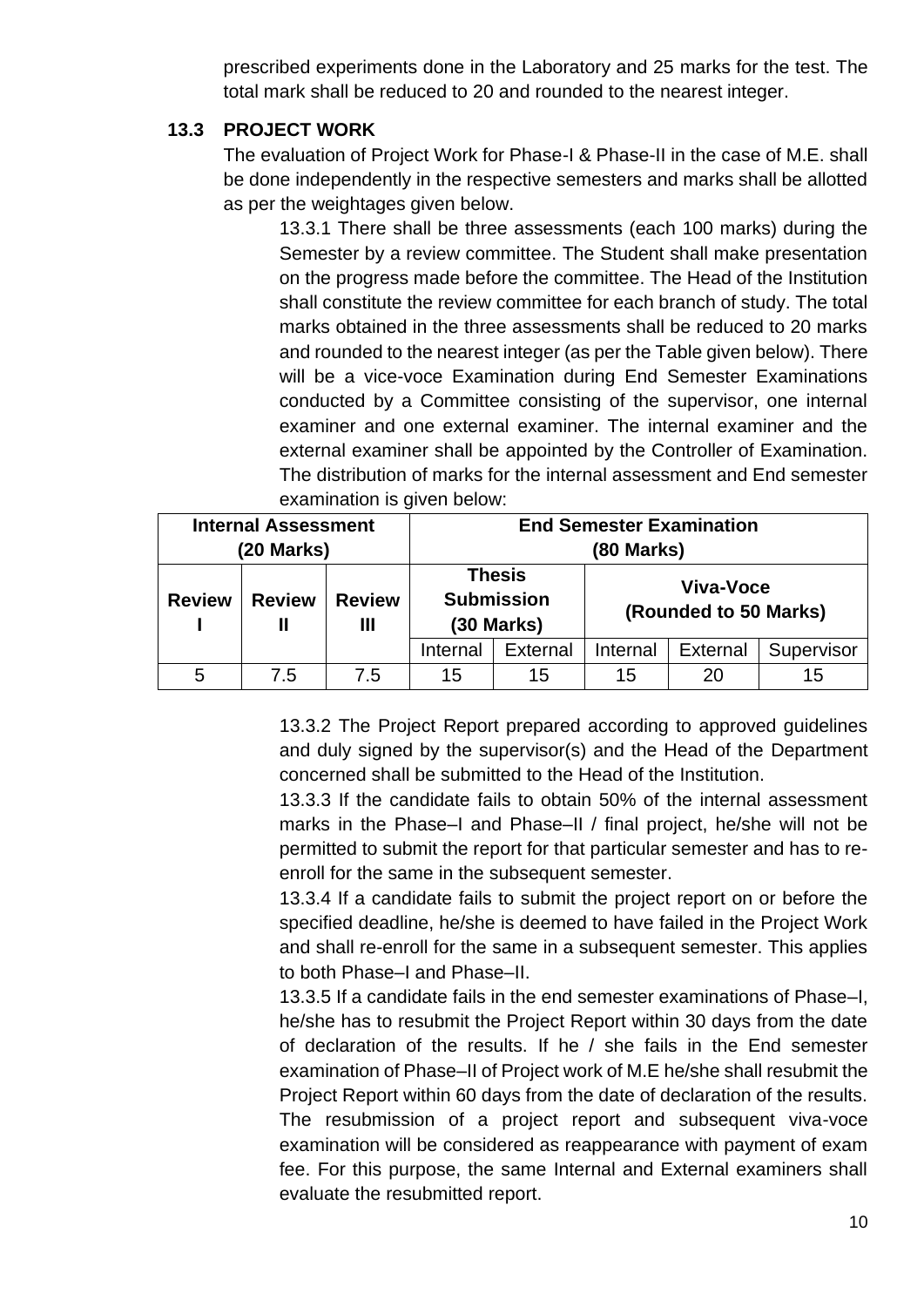13.3.6 A copy of the approved Project Report after the successful completion of viva-voce examinations shall be kept in the library of the college / institution.

13.3.7 Industrial Training / Summer Project if specified in the Curriculum shall not exceed the maximum duration of 4 weeks and should be organized by the Head of the Department for every student.

13.3.8 At the end of Industrial Training / Summer Project the candidate shall submit a certificate from the organization where he/she has undergone training and also a brief report. The evaluation for 100 marks will be carried out internally based on this report and a Viva Voce Examination will be conducted by a Departmental Committee constituted by the Head of the Institution. Certificates submitted by the students shall be attached to the mark list sent by the Head of the Institution to the Controller of Examination.

#### **13.4 OTHER EMPLOYABILITY ENHANCEMENT COURSES**

- (a) The seminar / Case study is to be considered as purely INTERNAL (with 100% internal marks only). Every student is expected to present a minimum of 2 seminars per semester before the evaluation committee and for each seminar, marks can be equally apportioned. The three member committee appointed by Head of the Institution will evaluate the seminar and at the end of the semester the marks can be consolidated and taken as the final mark. The evaluation shall be based on the seminar paper (40%), presentation (40%) and response to the questions asked during presentation (20%).
- (b) The Industrial / Practical Training, Summer Project, Internship, shall carry 100 marks and shall be evaluated through internal assessment only. At the end of Industrial / Practical training / internship / Summer Project, the candidate shall submit a certificate from the organization where he / she has undergone training and a brief report. The evaluation will be made based on this report and a Viva-Voce Examination, conducted internally by a three member Departmental Committee constituted by the Head of the Institution. The certificates (issued by the organization) submitted by the students shall be attached to the mark list sent by the Head of the Institution to the Controller of Examinations.

#### **13.5 ASSESSMENT FOR VALUE ADDED COURSE**

The one / two credit course shall carry 100 marks and shall be evaluated through **continuous assessments only**. Two Assessments shall be conducted during the semester by the Department concerned. The total marks obtained in the tests shall be reduced to 100 marks and rounded to the nearest integer. A committee consisting of the Head of the Department, staff handling the course and a senior Faculty member nominated by the Head of the Institution shall monitor the evaluation process. The list of students along with the marks and the grades earned may be forwarded to the Controller of Examinations for necessary action at least one month before the commencement of End Semester Examinations.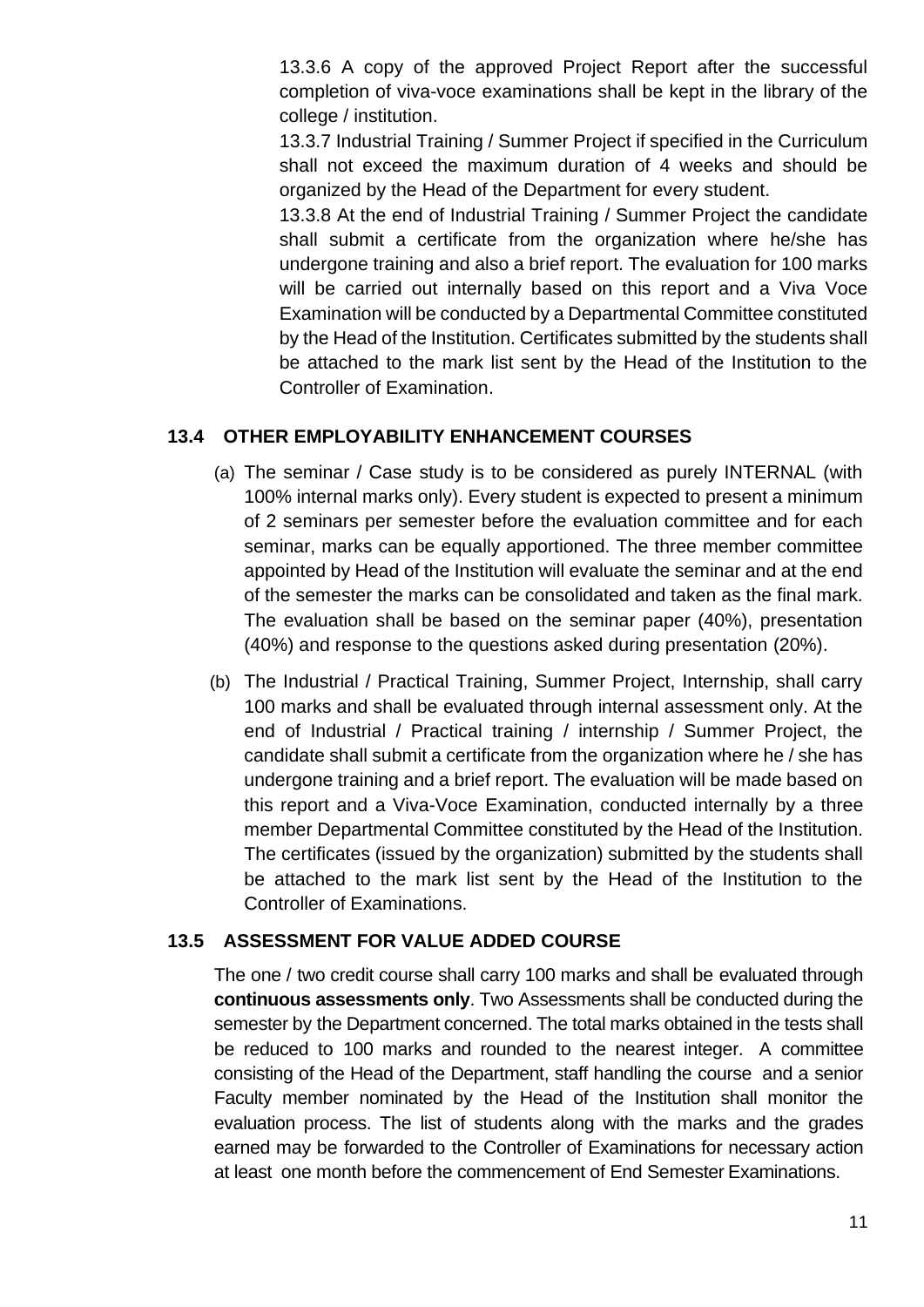#### **13.6 ASSESSMENT FOR ONLINE COURSES**

Students may be permitted to credit one online course (which is provided with certificate) subject to a maximum of three credits. The approved list of online courses will be provided by the Centre for Academic courses from time to time. **Online course of 3 credits can be considered instead of one elective course**. The student needs to obtain certification or credit to become eligible for writing the End Semester Examination. **The course shall be evaluated through the End Semester Examination only conducted by Controller of Examinations of the Institution with the prior approval from Head of the Department and the Head of the Institution. Internal marks approved by the Head of the Institution shall be displayed by the respective HODs within 5 days from the last working day.**

#### **13.7 Attendance Record**

Every teacher is required to maintain an 'ATTENDANCE AND ASSESSMENT RECORD' which consists of attendance marked in each lecture or practical or project work class, the test marks and the record of class work (topic covered), separately for each course. This should be submitted to the Head of the department periodically (at least three times in a semester) for checking the syllabus coverage and the records of test marks and attendance. The Head of the department shall sign with date after due verification. At the end of the semester, the record should be verified by the Head of the Institution who will keep this document in safe custody (for five years). The University or any inspection team appointed by the University may verify the records of attendance and assessment of both current and previous semesters.

#### **14. REQUIREMENTS FOR APPEARING FOR END SEMESTER EXAMINATIONS**

A candidate shall normally be permitted to appear for the End Semester Examinations for all the courses registered in the current semester (vide clause 6) if he/she has satisfied the semester completion requirements (subject to Clause 7).

A candidate, who has already appeared and passed the examination in any subject, is not entitled to reappear for the same subject for improvement of grades.

# **15. PASSING REQUIREMENTS**

- **15.1** A candidate who secures not less than 50% of total marks prescribed for the course [Internal Assessment + End semester Examinations] with a minimum of 50% of the marks prescribed for the end-semester Examination, shall be declared to have passed the course and acquired the relevant number of credits. This is applicable for both theory and practical courses (including project work).
- **15.2** If a student fails to secure a pass in theory courses in the current semester examination, he/she is allowed to write arrear examinations in the consecutive semesters and the internal marks earned in first appearance shall be carried over to the subsequent attempts. If a student fails to secure a pass in a course even after consecutive arrear attempts up to four semesters, the student has to redo the course in the semester in which it is offered along with regular students.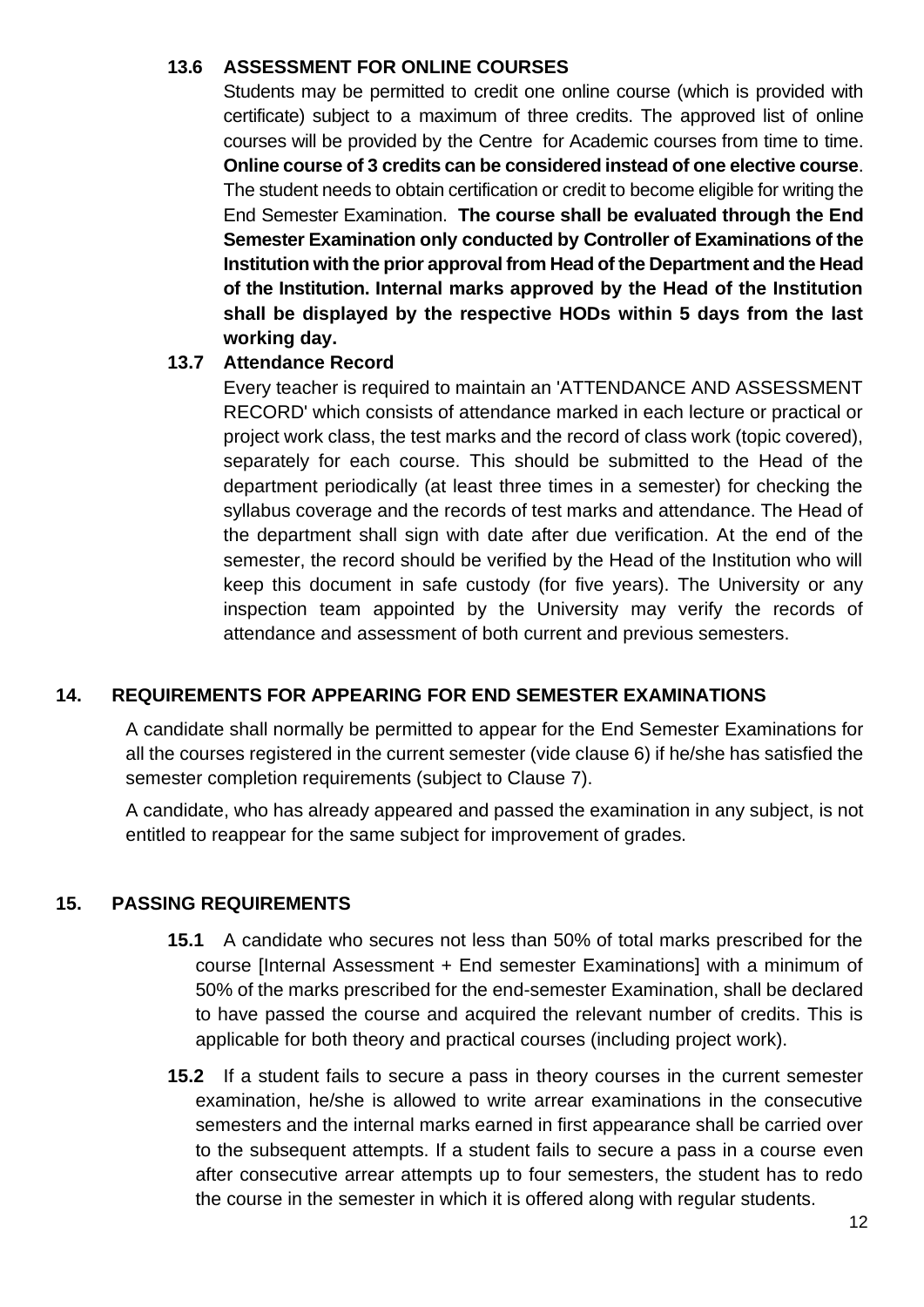- **15.3** If a student fails to secure a pass in a laboratory course, the student shall register for the course again, when offered next.
- **15.4** If a student fails to secure a pass in project work, **the student shall register**  for the course again in the next semester itself.
- **15.5** The passing requirement for the courses which are assessed only through purely internal assessments (EEC courses except project work), is 50% of the internal assessment (continuous assessment) marks only.

# **16.AWARD OF LETTER GRADES**

**16.1** All assessments of a course will be evaluated on absolute marks basis. However, for the purpose of reporting the performance of a candidate, letter grades, each carrying certain number of points, will be awarded as per the range of total marks (out of 100) obtained by the candidate in each subject as detailed below:

| <b>Letter Grade</b> | <b>Grade Points</b> | <b>Marks</b> |
|---------------------|---------------------|--------------|
|                     |                     | Range        |
| (Outstanding)<br>O  | 10                  | $91 - 100$   |
| $A + (Excellent)$   | 9                   | $81 - 90$    |
| A (Very Good)       | 8                   | $71 - 80$    |
| $B + (Good)$        | 7                   | $61 - 70$    |
| B<br>(Average)      | 6                   | $50 - 60$    |
| <b>RA</b>           | 0                   | $50$         |
| SA (Shortage of     | 0                   |              |
| Attendance)         |                     |              |
| w                   | Ω                   |              |

A student is deemed to have passed and acquired the corresponding credits in a particular course if he/she obtains any one of the following grades: "O", "A+", "A", "B+", "B".

'SA' denotes shortage of attendance (as per clause 7.3) and hence prevention from writing the end semester examinations. 'SA' will appear only in the result sheet.

**"RA"** denotes that the student has failed to pass in that course and has to **reappear** for the same.

"**W**" denotes **withdrawal** from the exam for the particular course. The grades RA and W will figure both in Marks Sheet as well as in Result Sheet. In both cases the student has to earn Continuous Assessment marks and appear for the End Semester Examinations.

If the grade W is given to course, the attendance requirement need not be satisfied. If the grade RA is given to a core **theory course**, the attendance requirement need not be satisfied, but if the grade RA is given to a **Laboratory Course/ Project work / Seminar and any other EEC course,** the attendance requirements (vide clause 8) should be satisfied.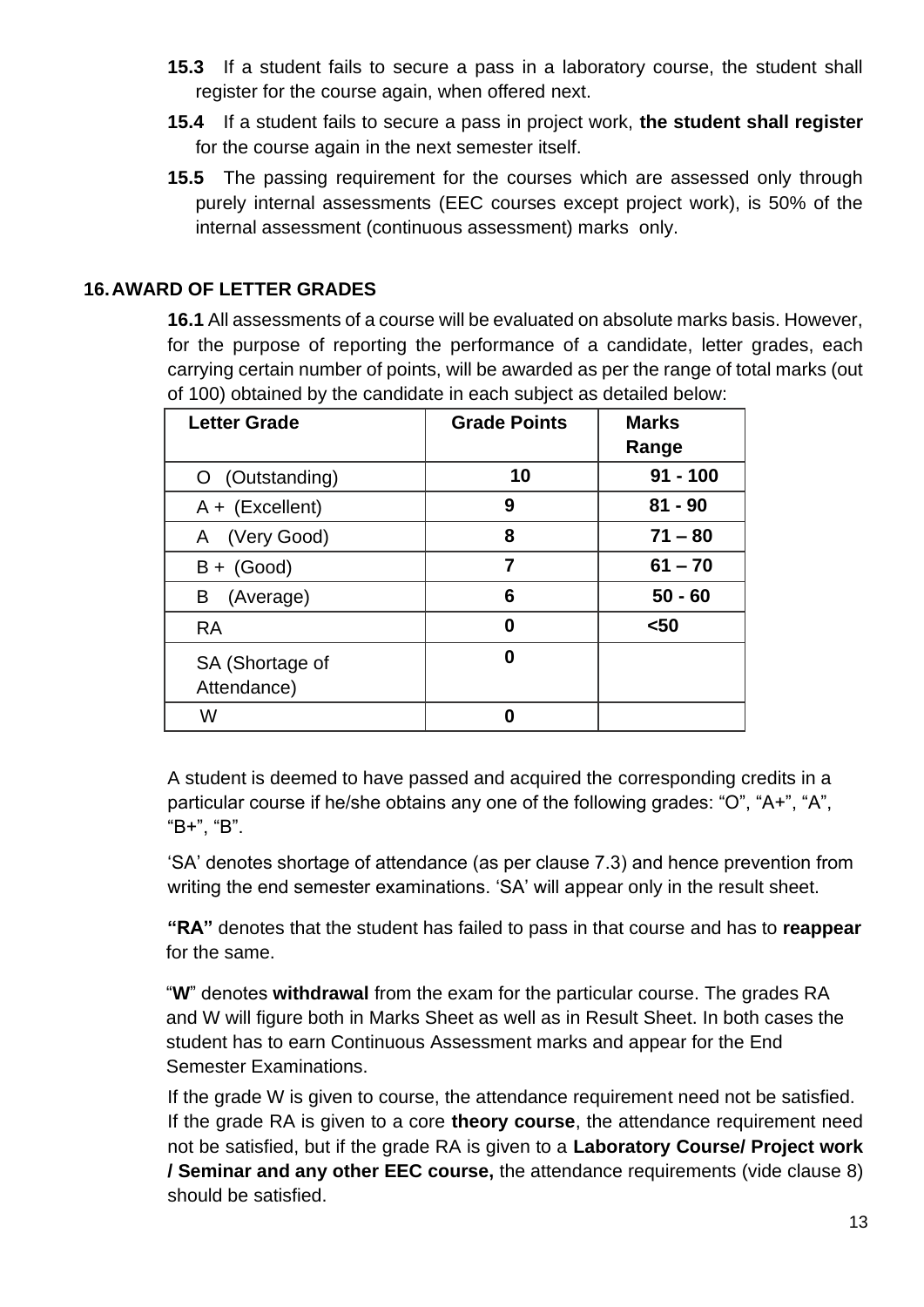**16.2** The grades O, A+, A, B+, B obtained for the one credit course shall figure in the Mark sheet under the title **'Value Added Courses'**. The Courses for which the grades are RA, SA **will not figure in the mark sheet.**

#### **Grade sheet**

After results are declared, Grade Sheets will be issued to each student which will contain the following details:

- 16.2.1 The college in which the candidate has studied
- 16.2.2 The list of courses enrolled during the semester and the grade scored.
- 16.2.3 The Grade Point Average (GPA) for the semester and
- 16.2.4 The Cumulative Grade Point Average (CGPA) of all courses enrolled from first semester onwards.

GPA for a semester is the ratio of the sum of the products of the number of credits for courses acquired and the corresponding points to the sum of the number of credits for the courses acquired in the semester.

CGPA will be calculated in a similar manner, considering all the courses registered from first semester. RA grades will be excluded for calculating GPA and CGPA.

$$
GPA / CGPA = \frac{\sum_{i=1}^{n} C_i GP_i}{\sum_{i=1}^{n} C_i}
$$

Where **C<sup>i</sup>** is the number of Credits assigned to the course **GP<sup>i</sup>** is the point corresponding to the grade obtained for each course **n** is number of all courses successfully cleared during the particular semester in the case of GPA and during all the semesters in the case of CGPA.

# **17 ELIGIBILITY FOR THE AWARD OF THE DEGREE**

**17.1** A student shall be declared to be eligible for the award of the M.E. Degree provided the student has:

- 17.1.1 Successfully gained the required number of total credits as specified in the curriculum corresponding to the student's programme within the stipulated time.
- 17.1.2 Successfully completed the course requirements, appeared for the End-Semester examinations and passed all the subjects prescribed in all the 4 semesters within a maximum period of 4 years for M.E. programme.
- 17.1.3 Successfully passed any additional courses, whenever readmitted.
- 17.1.4 No disciplinary action pending against the student.
- 17.1.5 The award of Degree must have been approved by the affiliating University.

#### **17.2 CLASSIFICATION OF THE DEGREE AWARDED** 17.2.1 **FIRST CLASS WITH DISTINCTION**

• A student who qualifies for the award of degree as above, having passed the examination in all required courses in the first appearance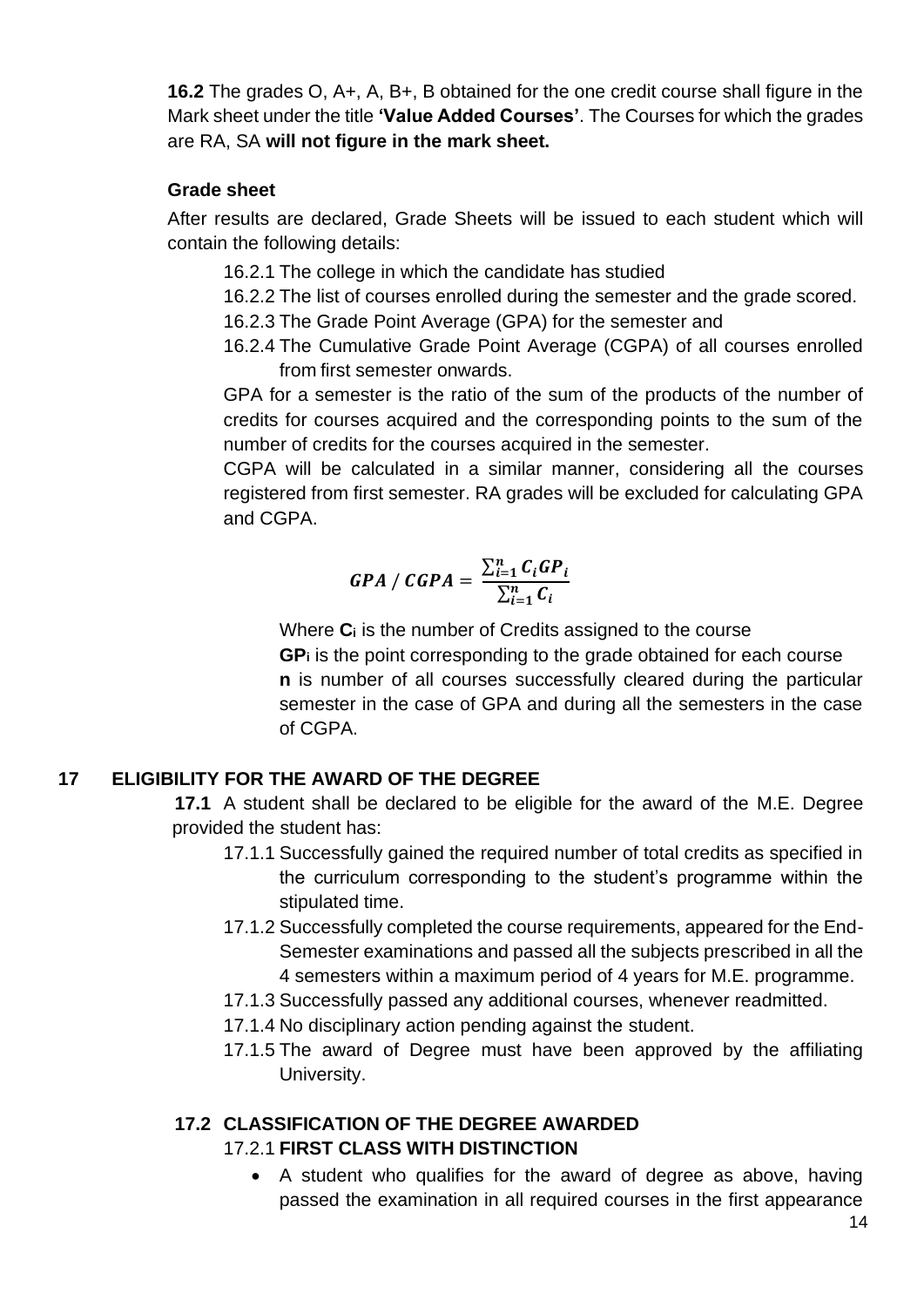within two years from the date of joining the program (or within three years including an authorized break of study of one year) and securing a CGPA of not less than 8.50 shall be declared to have passed in First Class with Distinction.

• In the above case, the student should NOT have been prevented from writing end semester examination due to lack of attendance in any semester.

### 17.2.2 **FIRST CLASS**

- A student who qualifies for the award of degree as above, having passed the examination in all required courses within two years from the date of joining the program (or within three years including an authorized break of study of one year) and securing a CGPA of not less than 7.0 shall be declared to have passed in First Class.
- In the above case, the student should NOT have been prevented from writing end semester examination due to lack of attendance in any semester.

# 17.2.3 **SECOND CLASS**

All other students not covered above and who are eligible for the award of degree having passed the examinations in all required courses within the maximum duration of the program shall be declared to have passed in Second Class.

**17.3** Students who have withdrawn from any end-semester examinations with prior approval will not be eligible for the award of a rank in the program.

#### **17.4 Photocopy** / **Revaluation**

A candidate can apply for photocopy of his/her semester examination answer paper in a theory course, within 2 weeks from the declaration of results, on payment of a prescribed fee through proper application to the Controller of Examinations through the Head of Institution. The answer script is to be valued and justified by a faculty member, who handled the subject and recommend for revaluation with breakup of marks for each question. Based on the recommendation, the candidate can register for the revaluation through proper application to the Controller of Examinations. The Controller of Examinations will arrange for the revaluation and the results will be intimated to the candidate concerned through the Head of the Institution. Revaluation is not permitted for practical courses and for project work.

A candidate can apply for revaluation of answer scripts for not exceeding 5 subjects at a time.

#### **17.5 Review**

Candidates not satisfied with Revaluation can apply for Review of his/ her examination answer paper in a theory course, within the prescribed date on payment of a prescribed fee through proper application to Controller of Examination through the Head of the Institution.

Candidates applying for Revaluation only are eligible to apply for Review.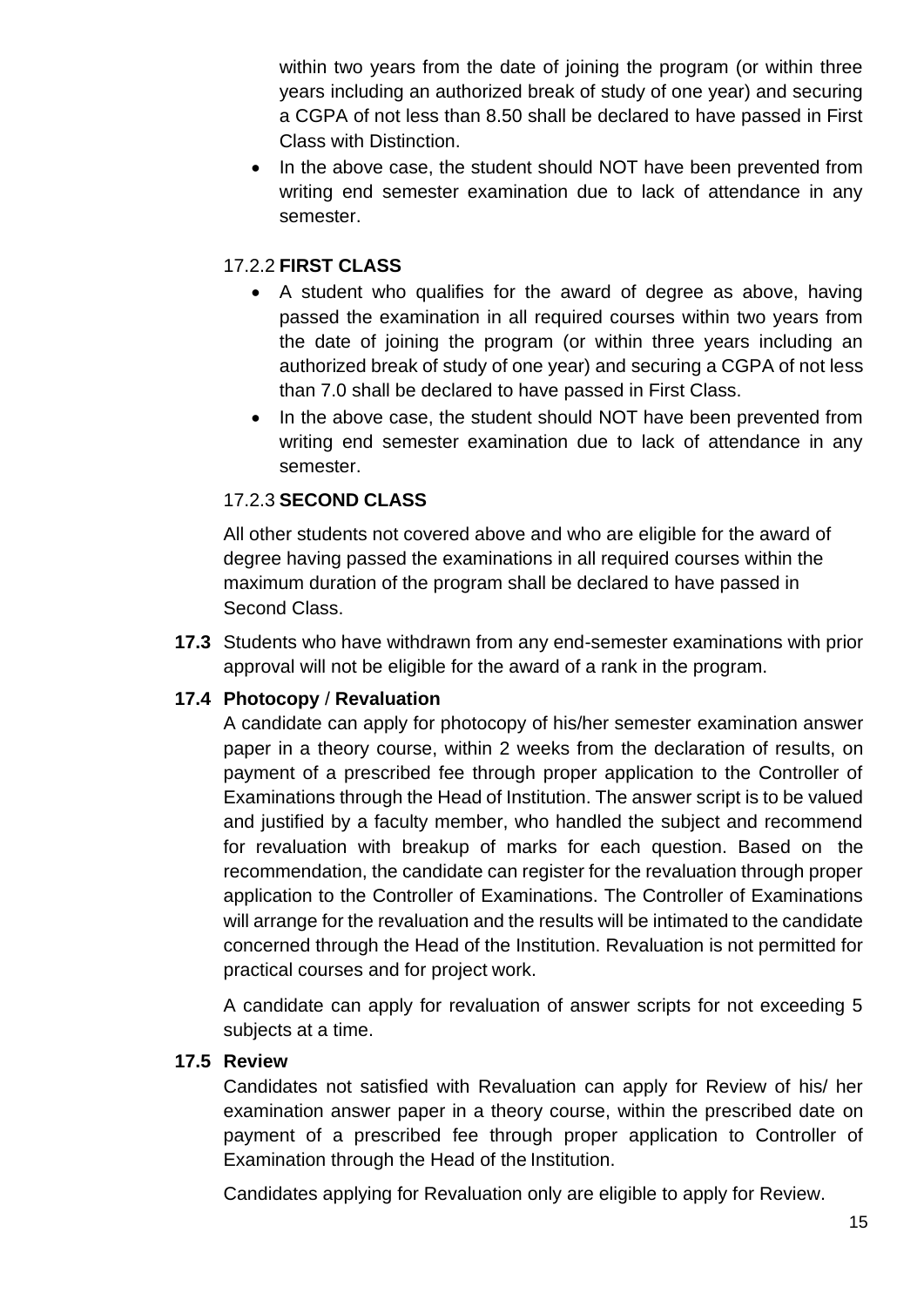#### **18 PROVISION FOR WITHDRAWAL FROM END-SEMESTER EXAMINATION**

**18.1** A student may, for valid reasons, (medically unfit / unexpected family situations / sports approved by Chairman, sports board and HOD) be granted permission to withdraw from appearing for the end semester examination in any course or courses in **ANY ONE** of the semester examinations during the entire duration of the degree programme. The application shall be sent to **Dean, Academic Courses** through the Head of the Institution with required documents.

**18.2** Withdrawal application is valid if the student is otherwise eligible to write the examination and if it is made within TEN days prior to the commencement of the examination in that course or courses and recommended by the Head of the Institution and approved by the Controller of Examinations.

**18.3** Notwithstanding the requirement of mandatory 10 days notice, applications for withdrawal for special cases under extraordinary conditions will be considered on the merit of the case.

**18.4** In case of withdrawal from a course / courses the course will figure both in Marks Sheet as well as in Result Sheet. **Withdrawal essentially requires the student to register for the course/courses.** The student has to register for the course, fulfill the attendance requirements (vide clause 8), earn continuous assessment marks and attend the end semester examination. However, withdrawal shall not be construed as an appearance for the eligibility of a candidate for First Class with Distinction.

**18.5** Withdrawal is permitted for the end semester examinations in the final semester only if the period of study the student concerned does not exceed 3 years as per clause 17.1.

#### **19 PROVISION FOR AUTHORISED BREAK OF STUDY**

**19.1** A student is permitted to go on break of study for a maximum period of one year as a single spell.

**19.2** Break of Study shall be granted only once for valid reasons for a maximum of one year during the entire period of study of the degree programme. However, in extraordinary situation the candidate may apply for additional break of study not exceeding another one year by paying prescribed fee for break of study. If a candidate intends to temporarily discontinue the programme in the middle of the semester for valid reasons, and to rejoin the programme in a subsequent year, permission may be granted based on the merits of the case provided he / she applies to the Director, Student Affairs in advance, but not later than the last date for registering for the end semester examination of the semester in question, through the Head of the Institution stating the reasons therefore and the probable date of rejoining the programme.

**19.3** The candidates permitted to rejoin the programme after break of study / prevention due to lack of attendance, shall be governed by the Curriculum and Regulations in force at the time of rejoining. The students rejoining in new